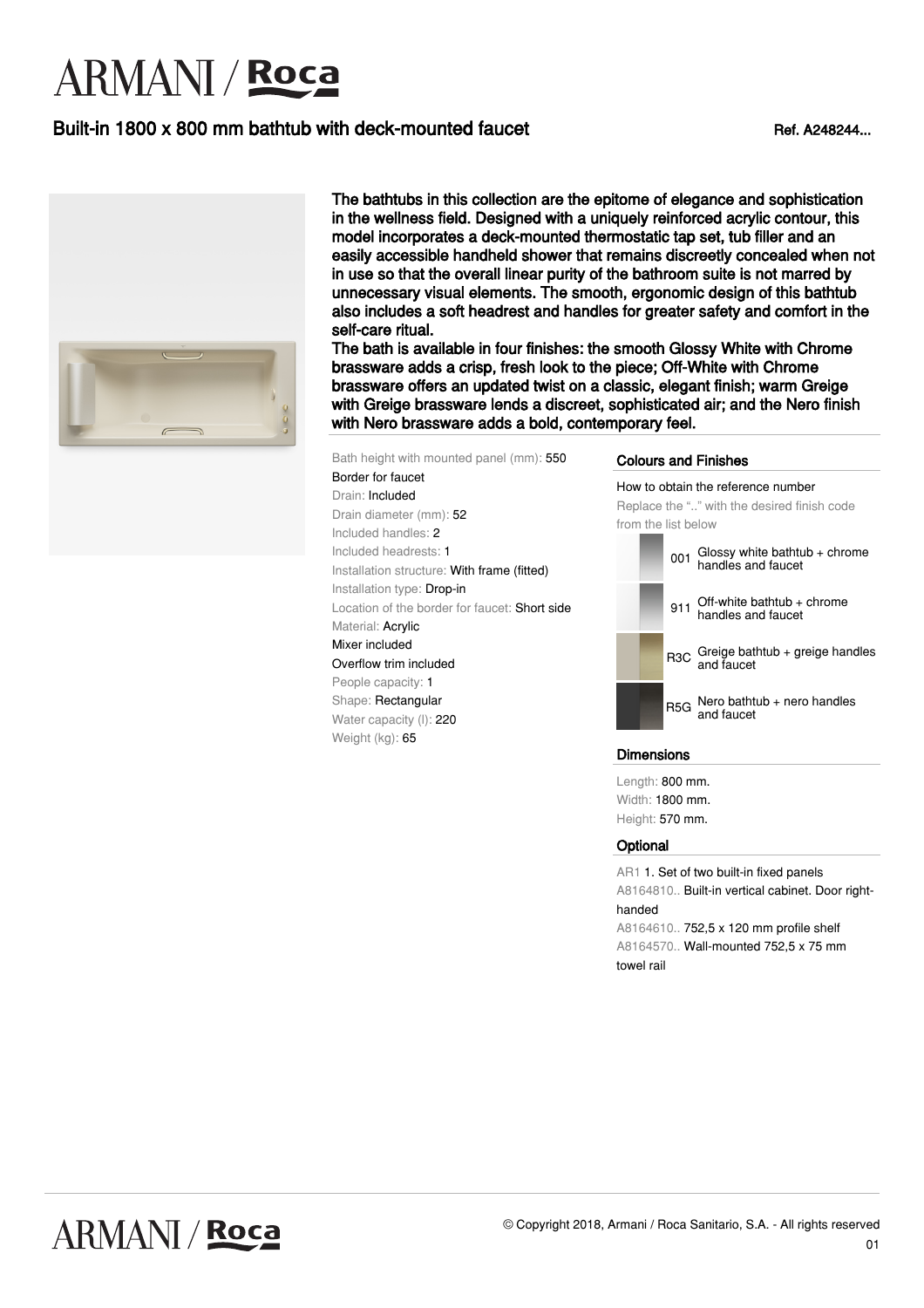# ARMANI / Roca

### Built-in 1800 x 800 mm bathtub with deck-mounted faucet Ref. A248244...

### Technical drawings